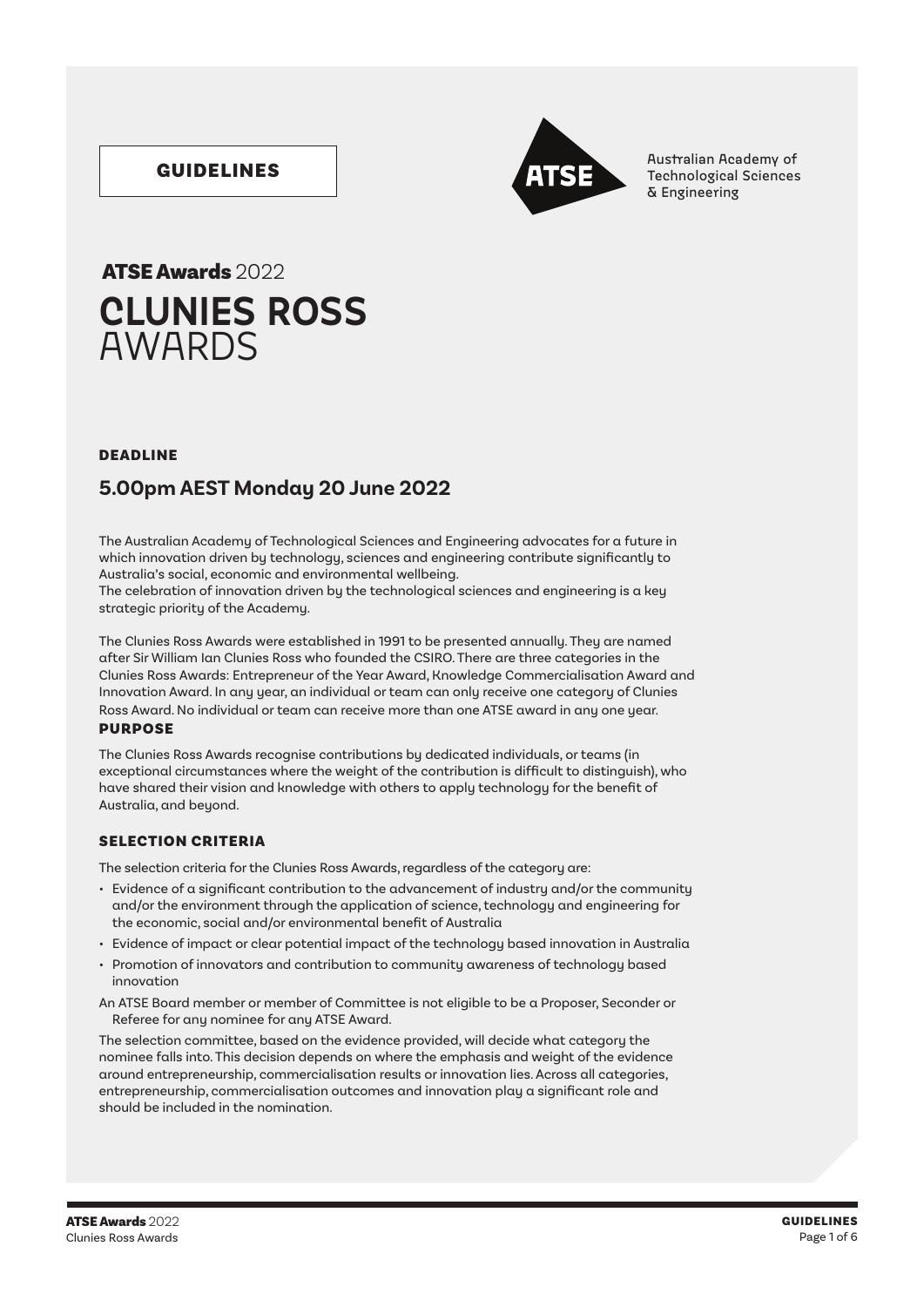# **CLUNIES ROSS**  AWARDS

#### TEAM NOMINATION

Where the Proposer believes that it is most appropriate to nominate a team (with no more than three individuals), this must be fully justified. In this case, it is essential that the nomination demonstrates conclusively that the outcome could not have been achieved without each of the nominees being associated for the majority of the total time involved and in equal measure notwithstanding the different roles that the individuals play in the team. For example, simply including the name of a co-inventor on a patent application is not sufficient evidence of equal contributions.

The Proposers are encouraged to ensure breadth of evidence in the nomination. This includes ensuring that not all Proposers and supporting evidence are from a single organisation.

#### ASSESSMENT CRITERIA

In assessing the nominees, the following three (3) criteria will be taken into account for each award. The Proposer should specifically address these criteria and provide specific examples and data, including links to public information, as necessary.

A combination of quantitative data and qualitative data is critical in balancing out and assisting the application.

#### **Criteria 1: Contribution and application**

- A description of the product or licence or technology involved, its nature, its name or designation and how it is protected through patents, know-how or trade secrets. The description should include details of the beneficial/commercial owner and the relationship to the nominee(s) if they are not the same.
- A description of the outcome and the impact the contribution has made and in what field. The history and status of the contribution from the date it was first defined to the present, including the date when it became a commercial reality, achieved broad market acceptance or was widely used in the community, should be included.
- Evidence of how the contribution demonstrates entrepreneurship, knowledge commercialisation, and innovation. Clearly outline the personal involvement of the nominee(s) through all stages from discovery to commercial application. It is not expected that all three aspects of entrepreneurship, commercialisation and innovation are equally emphasised in the nomination.
- If patents protect the invention, evidence should be provided to show the nominee(s) role.

In this section, demonstrate the nominee(s) consistency and persistence (this may be over

a considerable period). View this as evidence of 'going the extra mile' – evidence of the continuity of involvement of the nominee(s) from discovery through the creation and its successful and sustainable commercial application. It is recognised that others will have been involved during this process as specialists but the nominee(s) must have had the leading and decisive role throughout, as substantiated by the evidence in the nomination.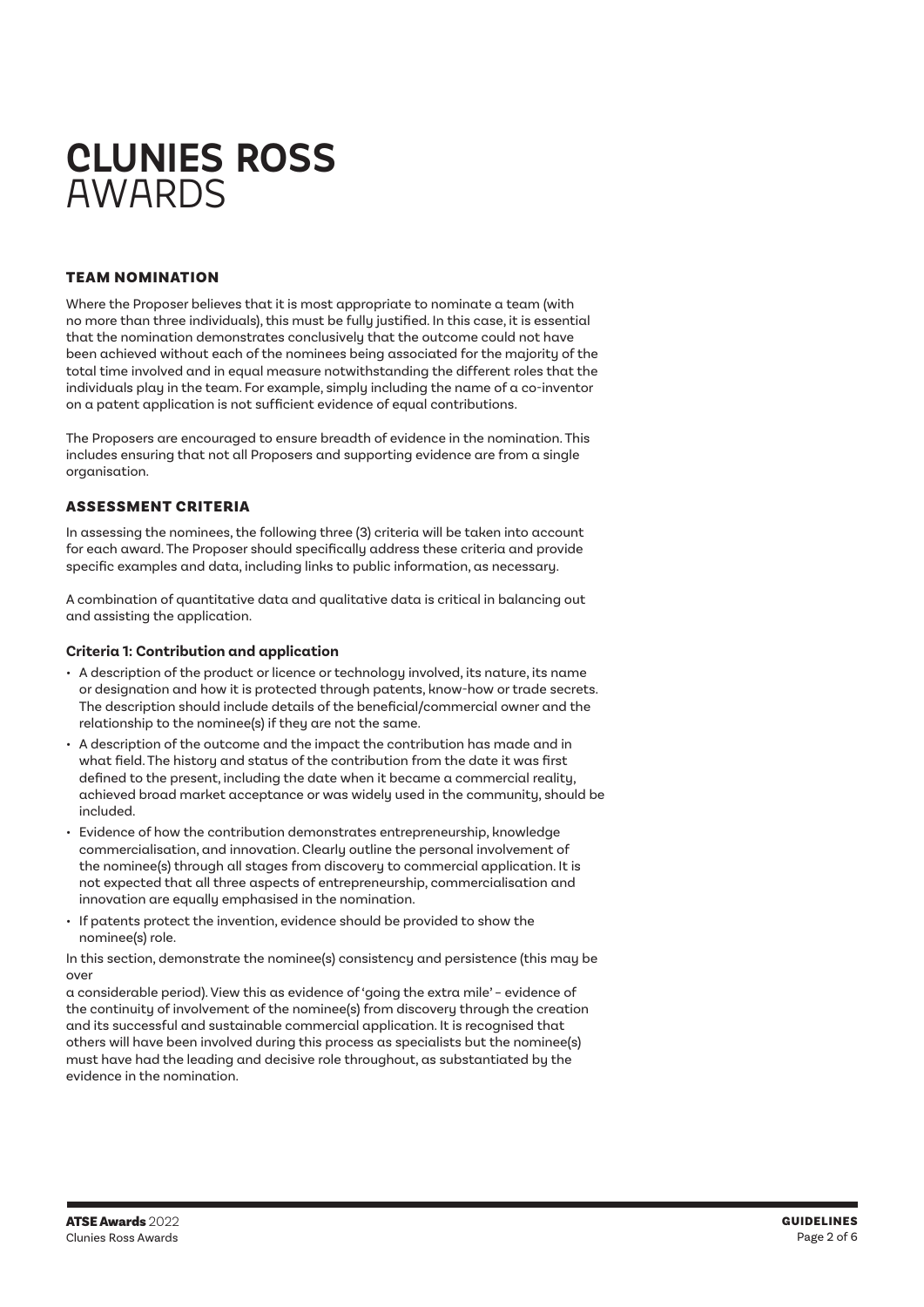# **CLUNIES ROSS** AWARDS

#### **Criteria 2: Demonstration of impact**

Impact is understood in broad terms.

- Where the main outcome has been the commercialisation of a product(s) or technology into a defined market place: provide details of sales, the impact on the market and the relevance to competitive position going forward.
- Where the outcome has been the licensing of technology into the market place: provide inancial details of the licence and details on the uptake of the technology as a result of the licence.
- And/or; where the outcome is measured to have significant social or environmental benefit to Australia: provide estimates as to the magnitude of that benefit in terms of cost savings or other tangible and verifiable outcomes, including the extent to which the contribution has been widely adopted.

Verifiable evidence that could demonstrate impact include:

- Financial details of sales, financial details of licenses, financial impact as a result of uptake of the technology
- Jobs jobs created, transformed (upskilled) or secured (avoided job loss), with preference to Australian jobs
- Productivity —productivity improvement, evidence of added value to product or process
- Competitiveness improved position in global supply chain, evidence of impact on the market
- Sustainability evidence of long-term impact to an industry, user service or product that is transformative to existing processes
- Social Impact evidence that the impact is sustainable including evidence of impact in the areas of health, safety, environment, compliance and community impact; improvement for an identified subset of the community, or a previously unmet need.

#### **Criterion 3: Advancement of technology**

- Evidence of the nominee's outstanding record of commitment to successful innovation involving the application of science, technology and engineering to the economic, and social or environmental benefit of Australia. Excellence in research is not sufficient.
- Evidence that the nominee/initiative has had a profound impact on the cultural environment within organisations such as public funded research bodies/ universities or industry.
- Evidence of mentorship, going the extra mile in terms of developing a next generation of science, technology and engineering led innovators and entrepreneurs.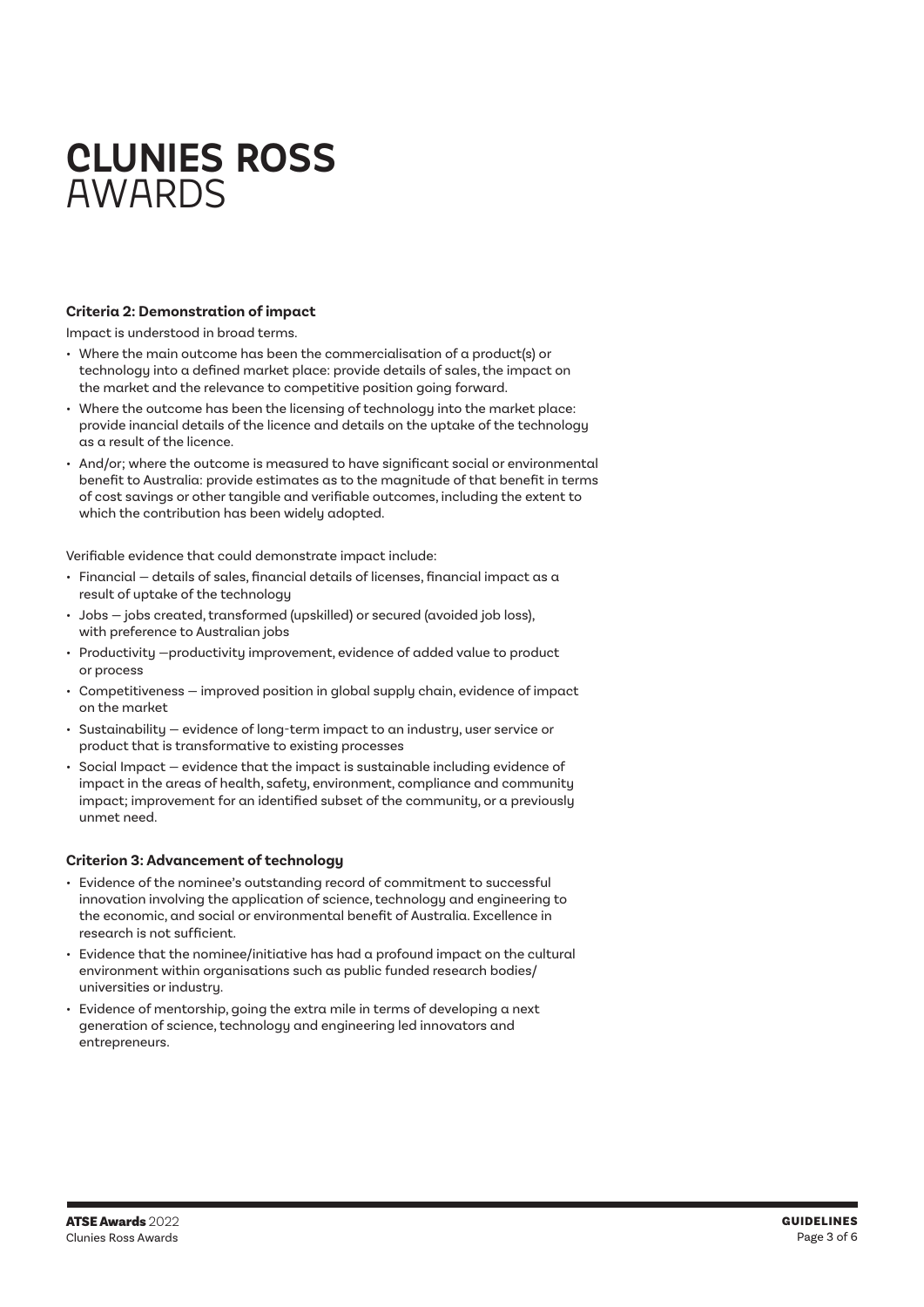# **CLUNIES ROSS** AWARDS

#### SUPPORTING DOCUMENTATION

A maximum of five supporting documents (including a CV document) are permitted per nomination. A Proposer can upload into the Nomination Portal supporting documents such as:

- Quantitative documentation, for example a company Annual Report
- Referee Reports (completed on the official Referee Report Form)
- Nominee's CV (no more than two pages per person)
- Links to published patents, or patent submissions
- Any external acknowledgement of inventorship
- Financial details of sales, or licenses, and/or clearly identified financial impact as a result of uptake of the technology
	- Jobs created, or transformed (up skilled) or secured (avoided job loss), with preference to Australian jobs as part of the impact

— Productivity: productivity improvement, evidence of added value to product or process

- Competitiveness: improved position in global supply chain, evidence of impact on the market
- Sustainability: Evidence that the impact is sustainable and transformative.
- Social Impact: evidence of impact in the areas of health, safety, environment, compliance and community impact; improvement for an identified subset of the community; or a previously unmet need..
- Evidence of other external recognition

#### PAST RECIPIENTS

Past Recipients of the Clunies Ross Awards will not be considered for another award of the Clunies Ross Awards.

#### PREVIOUS NOMINEES

Previous Nominees are eligible for renomination and to be considered for a Clunies Ross Award. New documentation must be submitted.

#### CONFIDENTIALITY

Each nominee and Proposer gives permission for all the details contained in the nomination to be released to the members of the Selection Committee (both those listed in the nomination form and external Referees) for the purposes of the selection process. If confidential (commercial in confidence) information is provided, this should be labeled as such.

Selection Committee deliberations and recommendations will remain confidential.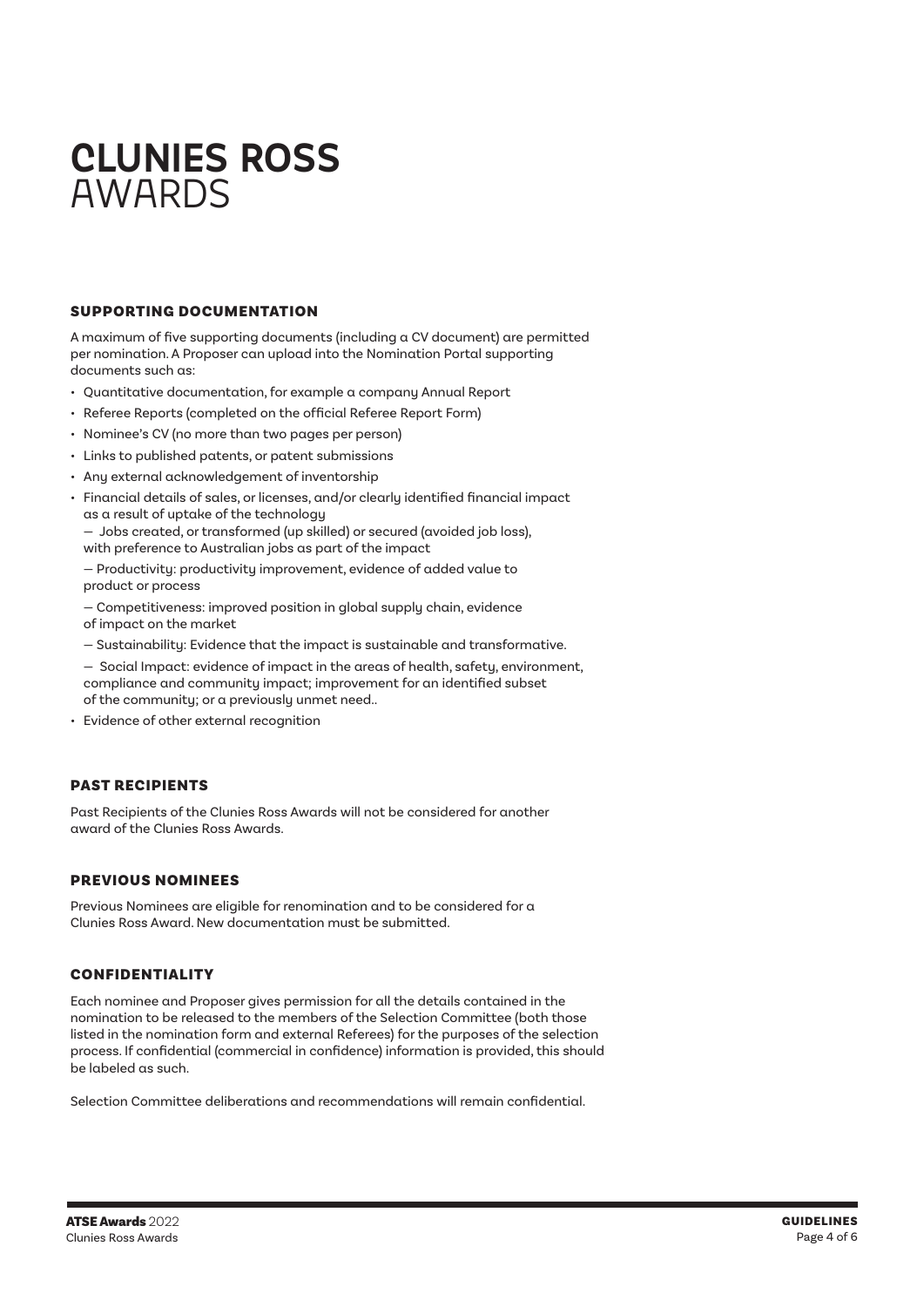# **CLUNIES ROSS** AWARDS

#### NOMINEE OBLIGATIONS

The nominee should note that a description of the work being acclaimed and images of the winner will be publicised. It is expected that the winners will:

- Attend the award ceremony in October 2022 (details to be advised)
- Participate in activities as reasonably requested by ATSE within 12 months of receiving the award. This includes promoting the importance of engineering to Federal and State parliamentarians, administrators and the technology and innovation communities and reinforcing with these communities the contribution technology makes to Australia's reputation as a centre of technology and innovation leadership.
- Work with ATSE to promote the importance of technology.

#### REFEREE INFORMATION

Referees should be knowledgeable of the nominee's achievements but independent of the nominee's contributions. Referees need to identify their link to the nominee as appropriate.

Referees MUST submit their supporting documentation using the official Referee Report form and return their completed form to the Proposer for uploading into the Nomination Portal by 5pm AEST Monday 20 June 2022.